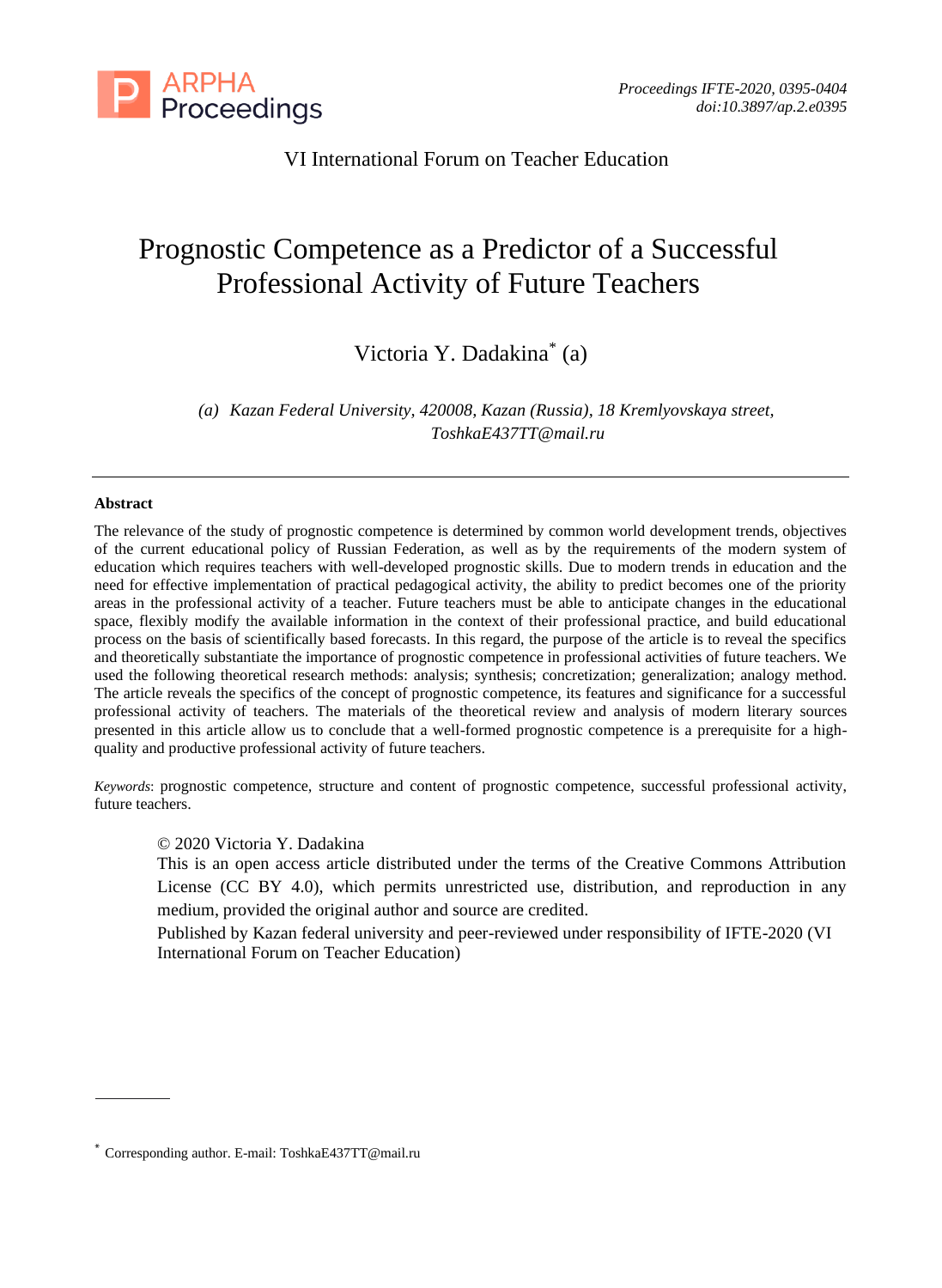## **Introduction**

The relevance of the issue of the formation of future teachers' prognostic competence is determined by common world development trends and objectives of the current educational policy of the Russian Federation.

Due to a continuous transformation of the educational system, Russia is experiencing actualization of issues and tasks associated with training of future teachers. The main request of the education system is associated with teachers who will effectively carry out their professional activities in a constantly changing educational environment. Training of pedagogical specialists is carried out in all federal and regional universities of the country, regardless of the status of educational organization (public or private). It is worth noting that modern scientists today pay close attention to special structural subspecies of pedagogical professional expertise. Based on this aspect, it is legitimate to single out prognostic competence in the structure of professional competence of a future teacher (Zelenko, 2011).

In many respects, the effectiveness of teachers depends on the correctness of the chosen goals. Any activity arises because there is a definite goal. What a teacher strives for is a key issue in one's educational activity. Goal-setting is a multi-level thought process that includes the most complex operations (analysis, synthesis, forecasting) and occurs clearly or latently at each stage and in each link of the educational process. An incorrectly set goal is the cause of many failures and mistakes.

Pedagogical activity is a chain of creative (non-standard) tasks set on the basis of a "goals tree". The analysis of modern scientific literature shows that in the process of solving the problem, a foresight ("anticipation of the sought") can appear at the level of intuition or at the level of conscious purposeful thought process. In this case, we can talk about various types of foresight – intuitive, empirical, and scientific. The higher the culture of the teacher's predictive thinking, the higher the level of one's pedagogical activity.

Professional activity of a teacher cannot be of sufficient quality without the formation of prognostic competence. Moreover, many researchers today note that the issue of social effectiveness of education can hardly be adequately disclosed without implementation of the prognostic function of education. A characteristic feature of a new stage in the development of science is the inclusion of forecasts in the content of scientific theories, including pedagogical one. Therefore, the formation of prognostic competence of a specialist is considered as a mechanism for ensuring effective prognostic activity in education.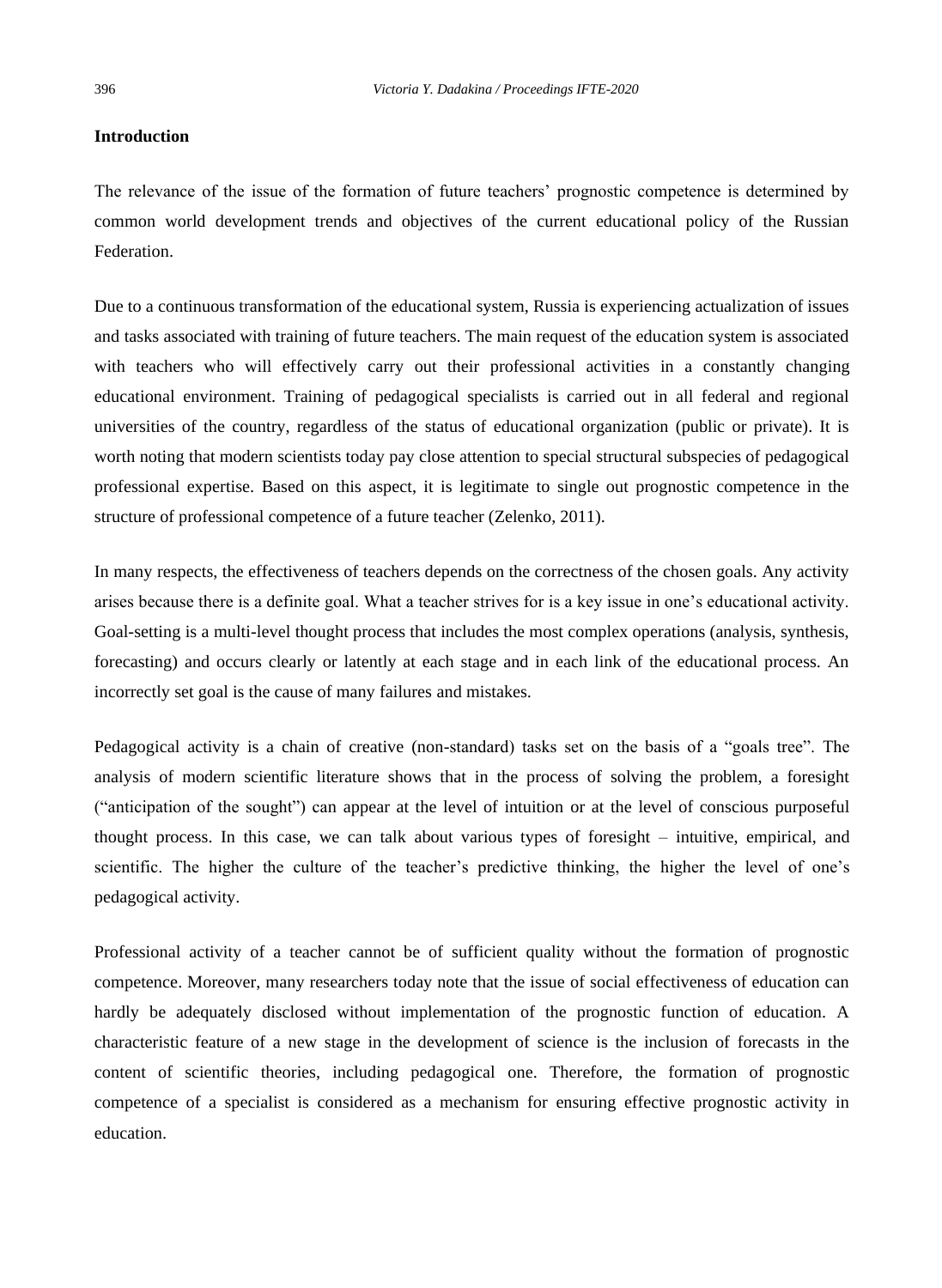Modern pedagogical science distinguishes the concepts of expertise and competence, focusing on the fact that an expertise is a derivative concept that is secondary to competence. According to Selevko, expertise is an integral personality trait manifested in the ability and readiness for activities based on knowledge and experience acquired in the learning process and competency reflects educational result, expressed in the preparedness, "adaptedness" of a graduate for certain actions (cited in Dahin, 2004 )

Thus, we can distinguish the concepts of "prognostic expertise" and "prognostic competence". Pedagogical competence is meant to be the result of education (general, professional), where the level of preparedness of a student (schoolchild, student, future specialist) for life and work in society, his knowledge and skills for predicting the quality of activity allow the following types of prognostic activity to be carried out: to demonstrate adequate goal setting actions, actions for planning, programming and designing, necessary for social and professional self-determination; to possess knowledge about the forecasting process, skills and abilities of selecting information and its logical processing, analysis, determination of trends in its change; to develop the ability to adequately represent one's own inclinations, capabilities, and ways to improve them, which will determine the success of a graduate of an educational institution in society, in one's personal life and professional activity (Prisyazhnaya, 2006).

Prognostic skills of teachers, pedagogical forecasting and prognostic competence attract increased interest from scientists and representatives of the education system. Despite this fact, in modern realities, the issue of pedagogical support of the process of formation of prognostic competence and qualitative implementation of pedagogical forecasting methods in educational practice is particularly acute. Current requirements for future teachers are emphasized by a set of tasks aimed at improving the level of projects in professional practice and by the unpreparedness for their quick solution. Given the foregoing, the prognostic competence of a teaching staff begins to act as a teacher's priority function that determines one's professional success in educational practice.

## **Purpose and objectives of the study**

The purpose of the article is to reveal the specifics and theoretically substantiate the importance of prognostic competence in professional activities of future teachers.

The main tasks of the study: to study the concept of "predictive competence" and to identify the main approaches to the study of predictive competence, to analyze the modern works of Western researchers, as well as to determine the main areas of study of the phenomenon of predictive activity and topical issues of the formation of predictive competence.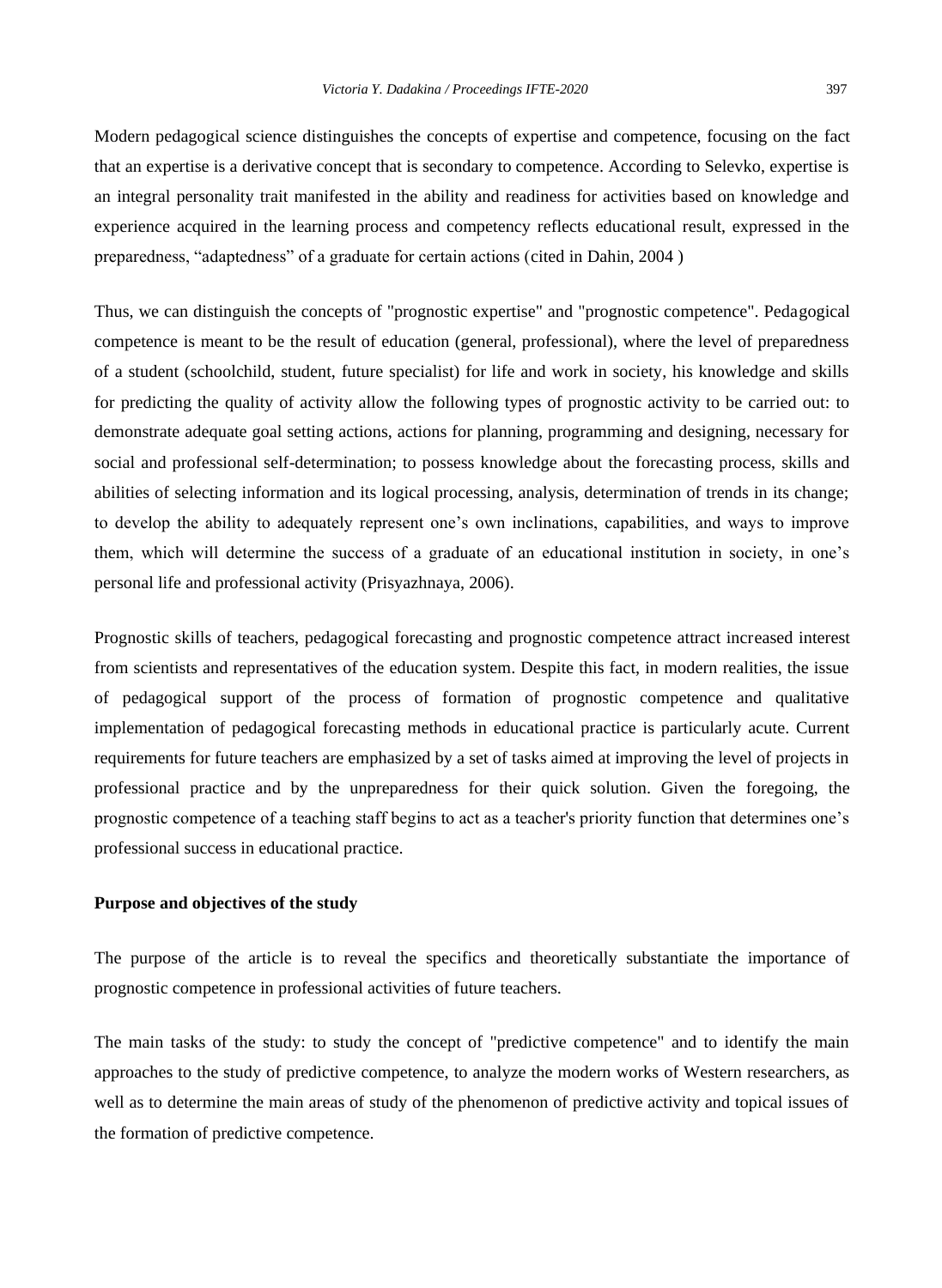### **Literature review**

In the process of theoretical analysis of various literary sources devoted to the issues of prognostic competence, we paid special attention to the studies aimed at a practical solution of the issue of a qualitative formation of prognostic skills of future representatives of the educational system (Buldakova, 2014; Prisyazhnaya, 2006).

A large number of profound studies in various scientific fields are devoted to a detailed examination of the issues of the formation of prognostic skills. Among the main scientific fields are medicine, various branches of psychology and modern pedagogy. Modern approaches to the study of prognostic competence reflect a significant number of concepts devoted to this phenomenon. The theory of personality structure, developed by Platonov & Glotochkin (1986), acts as a basis for studying the features of the formation of prognostic competence in future representatives of the education system. The following components may be distinguished in its structure: reflection, experience (knowledge, abilities, skills), personality orientation, personal qualities.

The first terminological definition of the term anticipation in the history of psychology was introduced by Wundt (1898). Despite the fact that the definition itself and the functioning of probabilistic forecasting had been being considered by scientists for a rather long time, W. Wundt proposed this term at the end of the 19th century. Predictive skills were studied under different vector directions, which is why the names of this phenomenon were significantly different. For example, in the studies of Uznadze (2007) we can find the concept of "attitude". Anokhin (1962) used almost in the same sense the expression "anticipatory reflection, an acceptor of the results of an action"; Bernstein (1966) called it "a model of a desired future"; Feigenberg (2008) considered the phenomenon of anticipation as a probabilistic forecasting. The concept of anticipatory sustainability was used by Tikhomirov (2002) as an "operational pre-adjustment", and Sokolov (1980) used it as "nervous model of a stimulus". Pavlov (1982) contributed to the development of the doctrine of forecasting in the aspect of considering the factor of the future tense in physiology. Pavlov (1982) proposed to use the term "preventive activity" in the semantic field of anticipatory actions about future changes in external reality. It is precisely this specificity of the conditioned response that is determined by scientists as the most important biological factor. The ability to carry out targeted preparation for the upcoming events is the key to progressive evolution of the representatives of the animal world. According to Prisyazhnaya (2005), prognostic competence should be understood as: "... the quality of the specialist's activity characterized by knowledge of prognostic terminology, ability to scientifically anticipate and adequately assess one's own educational, professional trajectory, by the results of activities that provide for the needs of an individual and society in this situation, by determination, flexibility of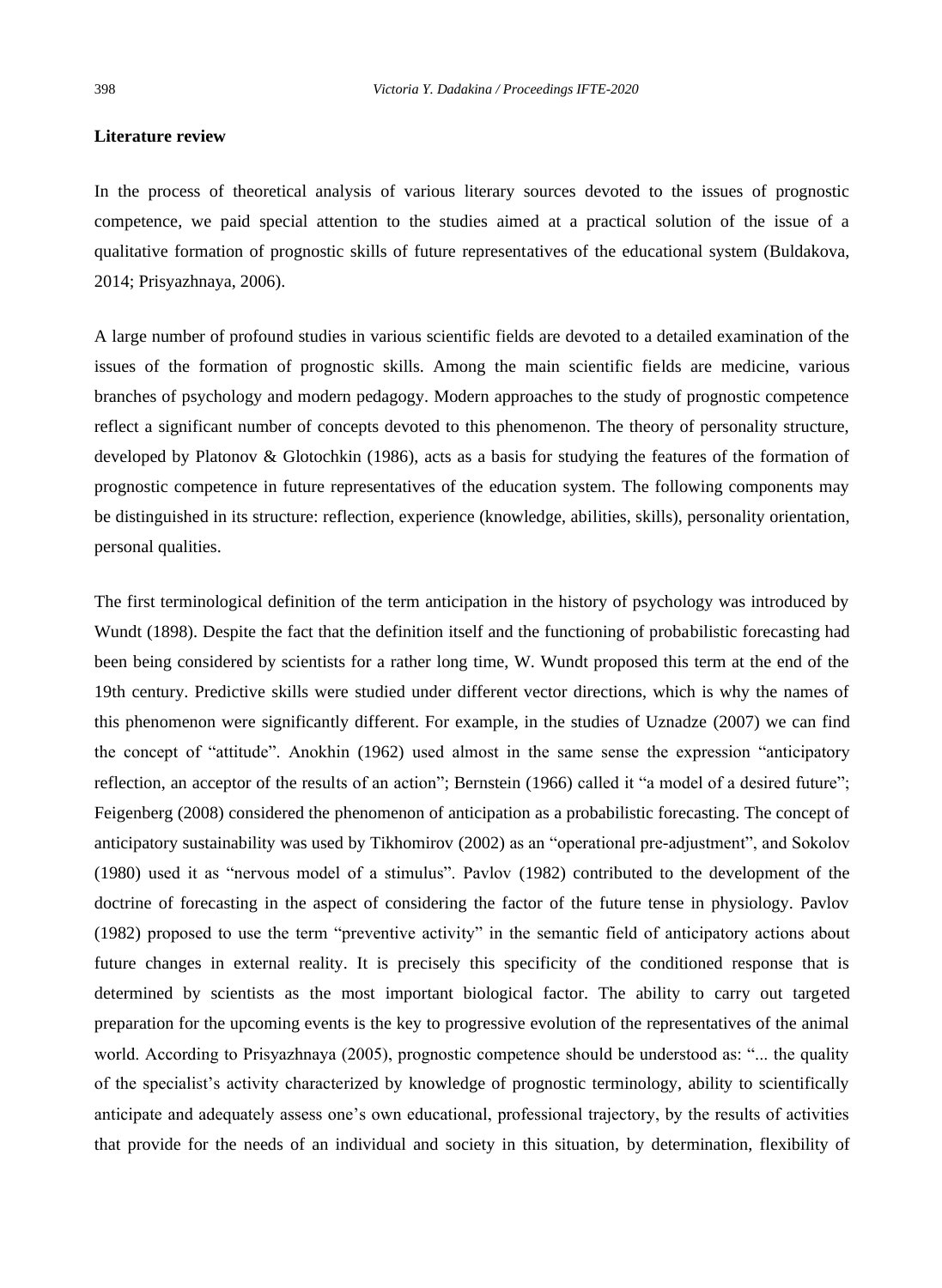thinking, and the search for ways of self-realization". Next, she adds (Prisyazhnaya, 2005): "The formation of prognostic competence of a future specialist ... is carried out by implementing educational-cognitive, vocational-preparatory and consultative-educational models, and each of them has its own technology. The educational-cognitive model has three units: educational-cognitive forecasting unit, professional forecasting unit, the training forecasting unit. It is worth to note that educational-cognitive forecasting unit plays a priority role. The main goal of this model is to predict one's own cognitive activity." It is quite reasonable to assume that a teacher should play the primary role in the mastery of prognostic competencies by students. And if we move from global terms and tasks to simpler, but initial and practically important ones, then we need to turn to the practice of assessing the achievements of students as the formation and prediction of an educational trajectory for each of them individually.

Ananyev (1982) emphasized that a polymorphism of the mechanisms of prognostic activity in the complex study of forecasting occupies a separate position. In terms of inclusion of prognostic competence in human activities, scientists emphasize the provision of algorithmization of activity and the formation of behavioral aspects, as well as one of the priority places in the act of communication, decision making and monitoring.

Prognostic processes are invariably included in a communicative act in various variable forms of joint activity. Considering the specifics of future professional activities of teachers with its clear collective focus, prognostic skills of future specialists play a dominant role in building effective communication.

Issues of pedagogical foresight are addressed in the studies of Zagvyazinsky (1987). The subject of his research is the activity of a teacher. The studies of Zagvyazinsky (1987) specified the levels of foresight in terms of teacher's work. They also describe the forms of foresight at different periods of anticipation, prognostic methods, explain the phenomenon of pedagogical foresight, define the role of pedagogical improvisations and pedagogical skills in foresight.

Speaking of preventive activities and probabilistic forecasting in the format of a desired future, Feigenberg & Ivannikov (1978) and Anokhin (1980) classified the functions of anticipatory activity. They distinguished 3 functions: communicative, affective, and cognitive ones.

Since future specialists of the education system accumulate knowledge and skills into an integrated system due to a holistic long-term learning process, it requires a more detailed study of pedagogical support for the formation of the prognostic competence of future teachers in the process of higher education. For successful functioning in a professional perspective, representatives of the educational system should possess the following skills: planning professional activities and the educational process, rationalization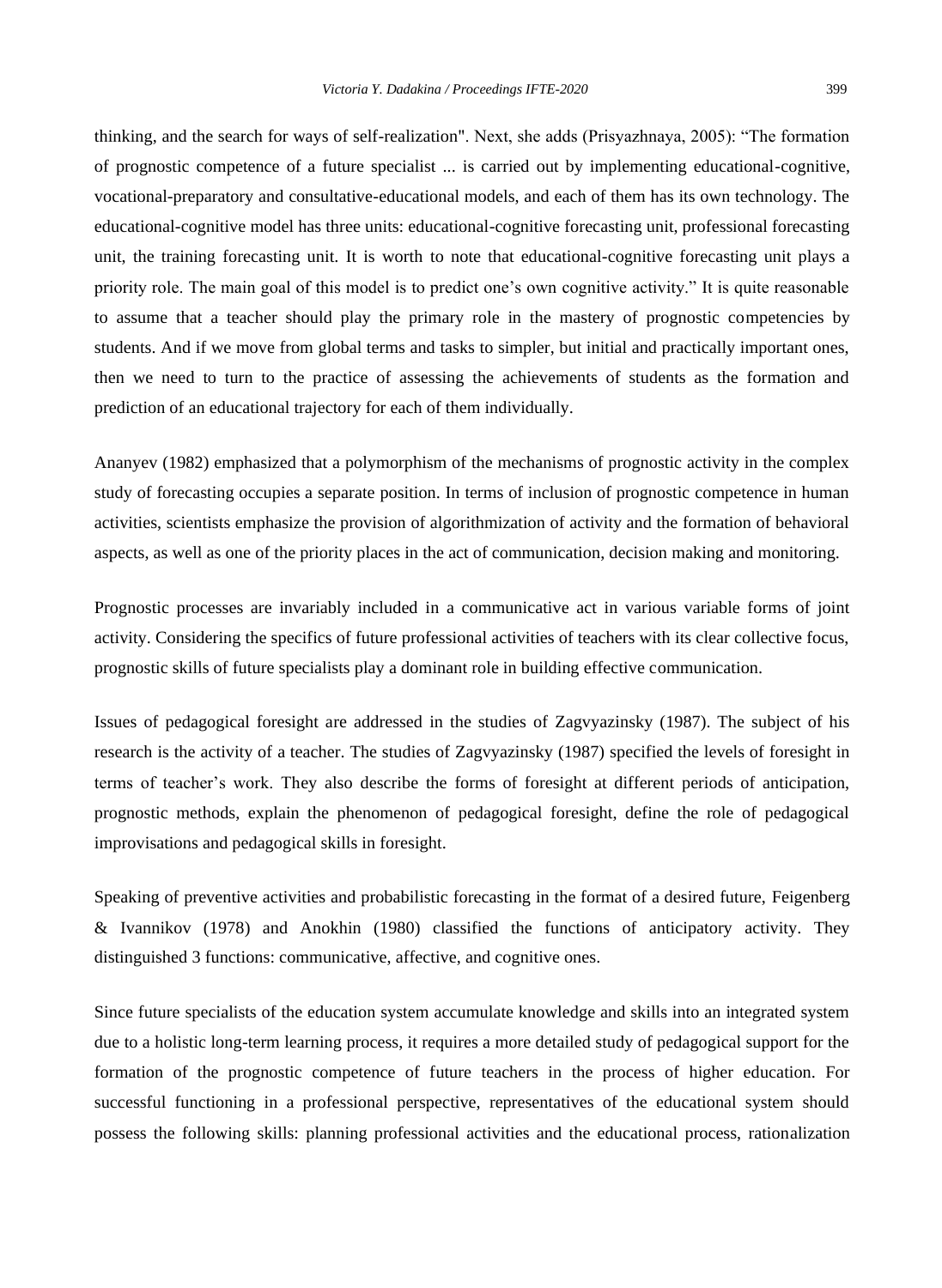skills, effective goal-setting and algorithmization skills as part of implementation of the activity approach in the learning process.

Gluzman (2016) notes that the fundamental principles of the competency-based approach in educational process of preparing future teaching staff become a factor which ensures a high level of competitiveness of future specialists. Positioning a competency-based approach in terms of consideration of a high level of readiness of a future teacher for effective professional activity gives an understanding of the need to structure a program for the formation of prognostic competence on a fundamental basis of the content of this concept. The results of the analysis of theoretical, applied and fundamental studies of the leading representatives of pedagogical science made it possible to interpret the phenomenon of "competence" as a meaningful readiness and ability of an individual to translate the acquired set of skills and knowledge into practice under given conditions of professional activity with predicted consequences and results.

Vedenskaya (2015) describes the following structural components of teacher's professional competence: 1) orientation, which includes the totality of individual's ideals, motivational-value attitudes and needs; 2) experience which summarizes specialist's skills and knowledge; 3) qualities expressed in teacher's abilities for the multifunctional use of existing knowledge, adequate goal-setting and professional self-development. Today, thanks to the improvement of educational environment and its changes, the complex of types of professional competence of a specialist is characterized by an ongoing tendency to transformation. The basis of this factor is represented by specific aspects of the training of future teachers (Vedenskaya, 2015).

The studies of Prisyazhnaya (2006) classify the components of prognostic competence of future teachers and structure prognostic competence as a whole. The author identified the following structural components: 1) activity: this component is represented by the totality of professional, cognitive and educational activities. It is the basis for the implementation of scientifically based pedagogical forecast. Thanks to this component, a specialist can adequately plan one's educational process in accordance with the final goals. 2) affective: summarizes indicators of the volitional sphere of a teacher, flexibility of his thinking, goal-setting skills and plans for practical activities in a professional environment. 3) cognitive: characteristics of this component are ambiguous and multifaceted. It combines the ability to make a forecast, knowledge about the features of functioning and the formation of prognostic skills on a given section of the educational route in the required volume.

In pedagogy, the generally recognized classification of forecasts includes: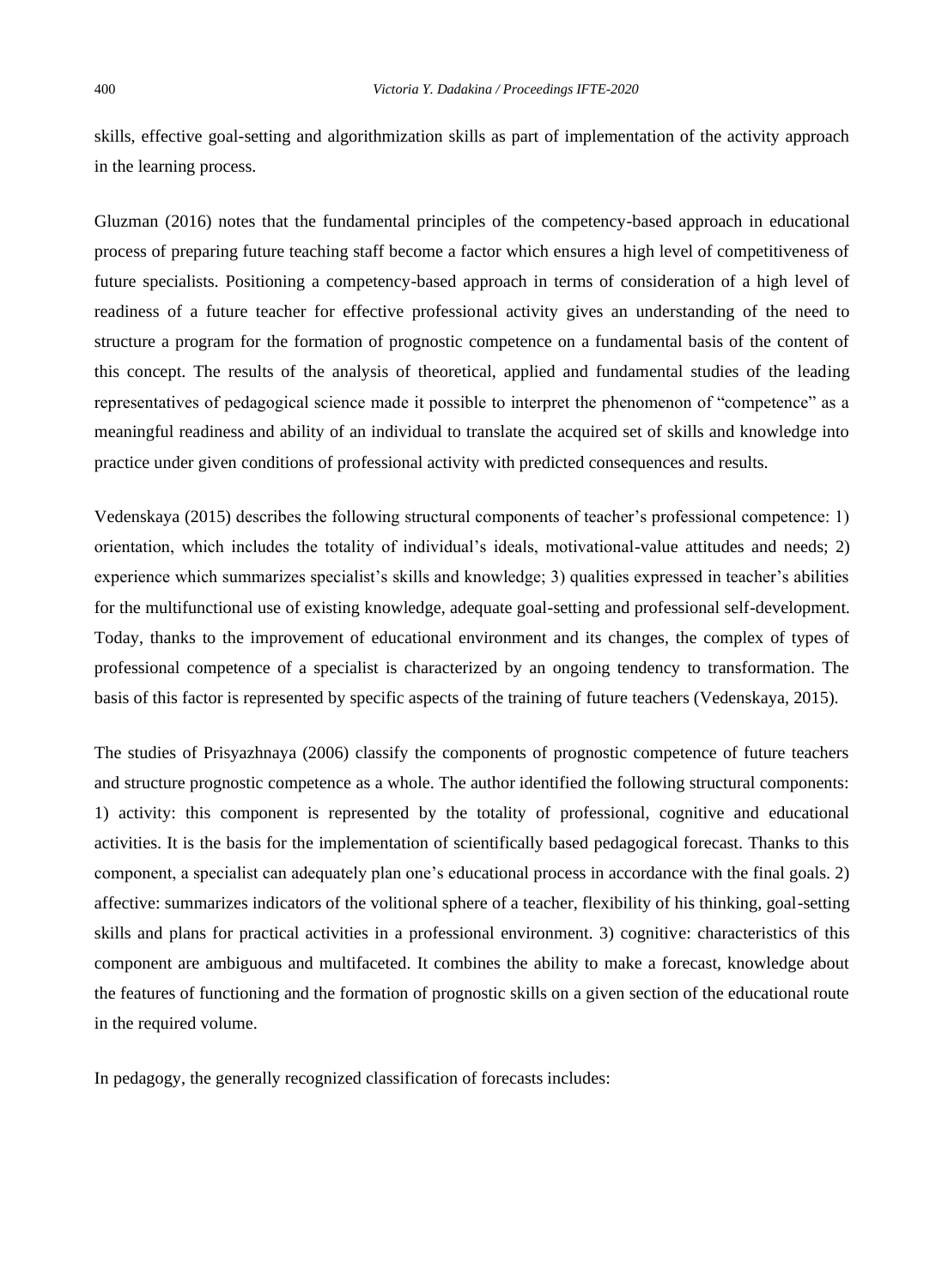1) the degree of reliability of the forecast, namely: a self-destructive forecast, reliable, unreliable and probabilistic forecasts.

2) periods of a forecast forestall, namely: long-term, operational, medium-term, short-term and long-term forecasts.

In their studies, Bezdukhov & Kulyutkin (2002) emphasize that prognostic processes relate to the procedural component of training of future pedagogical personnel, which also represent an essential fragment of the continuous desire of future specialists of the educational system for professional selfdevelopment. In the framework of the competency-based approach, training of future pedagogical staff for effective implementation of prognostic activity results in a high level of prognostic competence formed in the process of education and training of future teachers of higher educational institutions. Summarizing the foregoing, it is necessary to emphasize insufficient disclosure of the aspect of pedagogical conditions that provide a high level of formation of prognostic competence in the studies of modern representatives of pedagogical science.

## **Methodology**

We used the following theoretical research methods: analysis; synthesis; concretization; generalization; analogy method. The article reveals the specifics of the concept of prognostic competence, its features and significance for a successful professional activity of teachers.

#### **Results**

The materials of the theoretical review and analysis of modern literary sources presented in this article allow us to conclude that a well-formed prognostic competence is a prerequisite for a high-quality and productive professional activity of future teachers. Our theoretical analysis made it possible to draw conclusions about the features of the study of future teachers' prognostic competence. From modern scientific community's point of view, prognostic competence is a special quality of an individual's personality, a complex and structurally heterogeneous multifunctional system of professional knowledge, value orientations and focus on achieving professional success.

#### **Discussions**

Generalization of approaches to the issue of prognostic skills illustrates manifestations of the hierarchical principle and systematicity in forecasting directly in mental activity (Dignath & Janczyk, 2017). From this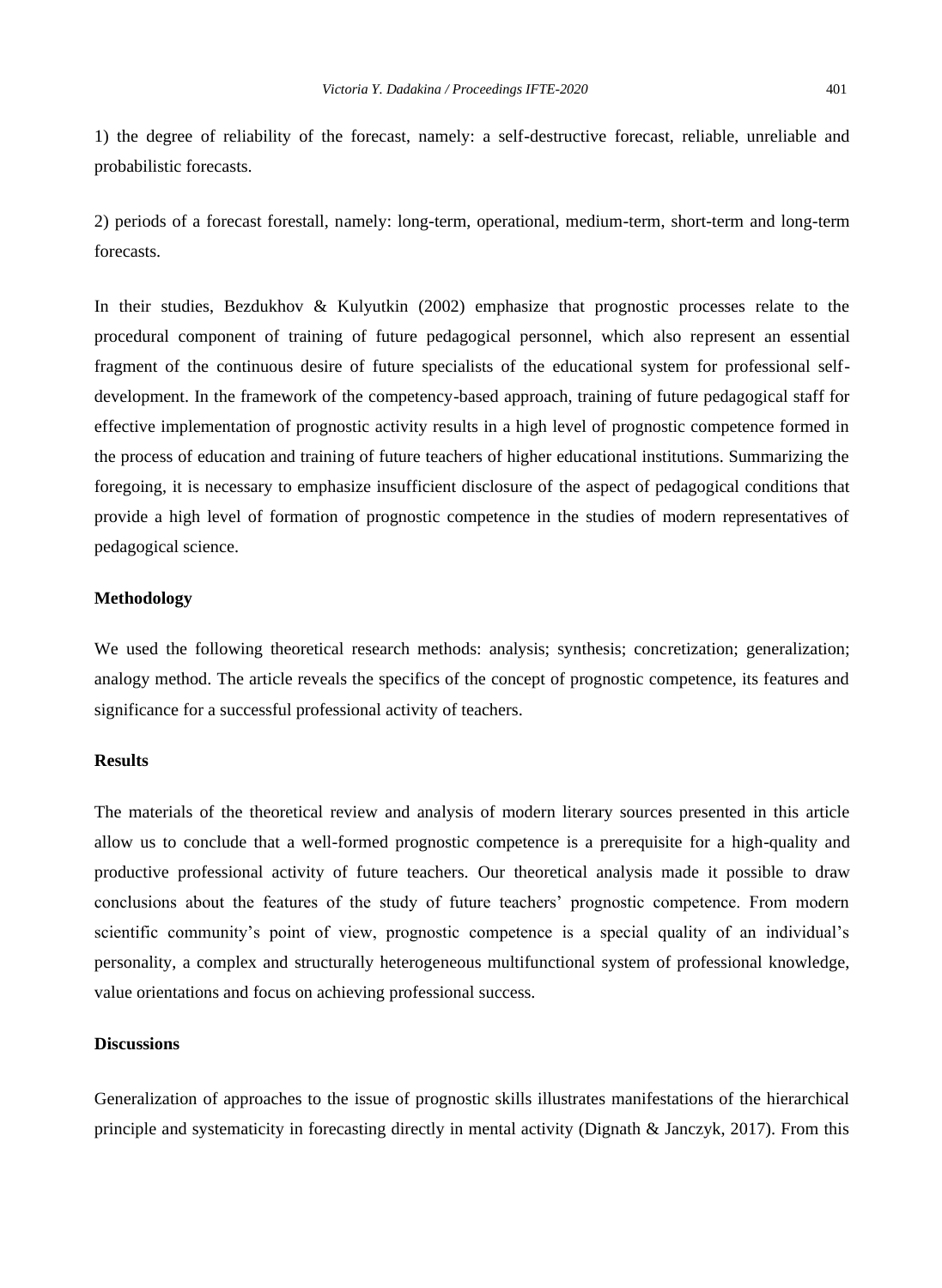point of view, prognostic capability is described as the level of accuracy and completeness of prediction in conjunction with implementation of space-time anticipation. The pedagogical community has formed fundamental knowledge about pedagogical forecasting of changes in the field of education. It is worth to note that this knowledge represent the basis for the development of a model for the formation of prognostic competence which today is not included in the comprehensive educational process and is not reflected in the structure of training of future teaching staff.

## **Conclusion**

After theoretical analysis of the fundamental research of domestic researchers, we were able to identify the main approaches to the study of the prognostic competence of educational specialists and future teachers. We have analyzed modern studies of Western researchers and identified the main directions of studying the phenomenon of prognostic activity and urgent issues of the formation of prognostic competence.

Referring to the studies of scientists from the United States which reveal the features of prognostic activity of all subjects of the educational system, we can outline the broader context of the term "forecasting" compared to other countries.

Forecasting is mainly used in the meaning of predicting student academic performance, protest and achievement of educational goals. Scientists give priority to the prognostic competence of teachers in terms of planning, goal setting, and goal decomposition.

It was revealed that it is precisely the high level of the prognostic skills of a teacher that acts as an integral part of a stable professional growth of achievements and prospects, implementation of the orientation forecast in a big arsenal of innovative pedagogical developments. Accordingly, taking into consideration the requests of society, the most effective formation of prognostic competence throughout the whole training process of future teachers comes to the fore.

It should be noted that the issue of pedagogical support for the process of the formation of future specialists' prognostic competence in the education system remains particularly significant in the science – despite a sufficient number of developments, theoretical approaches and principles described in a number of works by domestic and foreign researchers.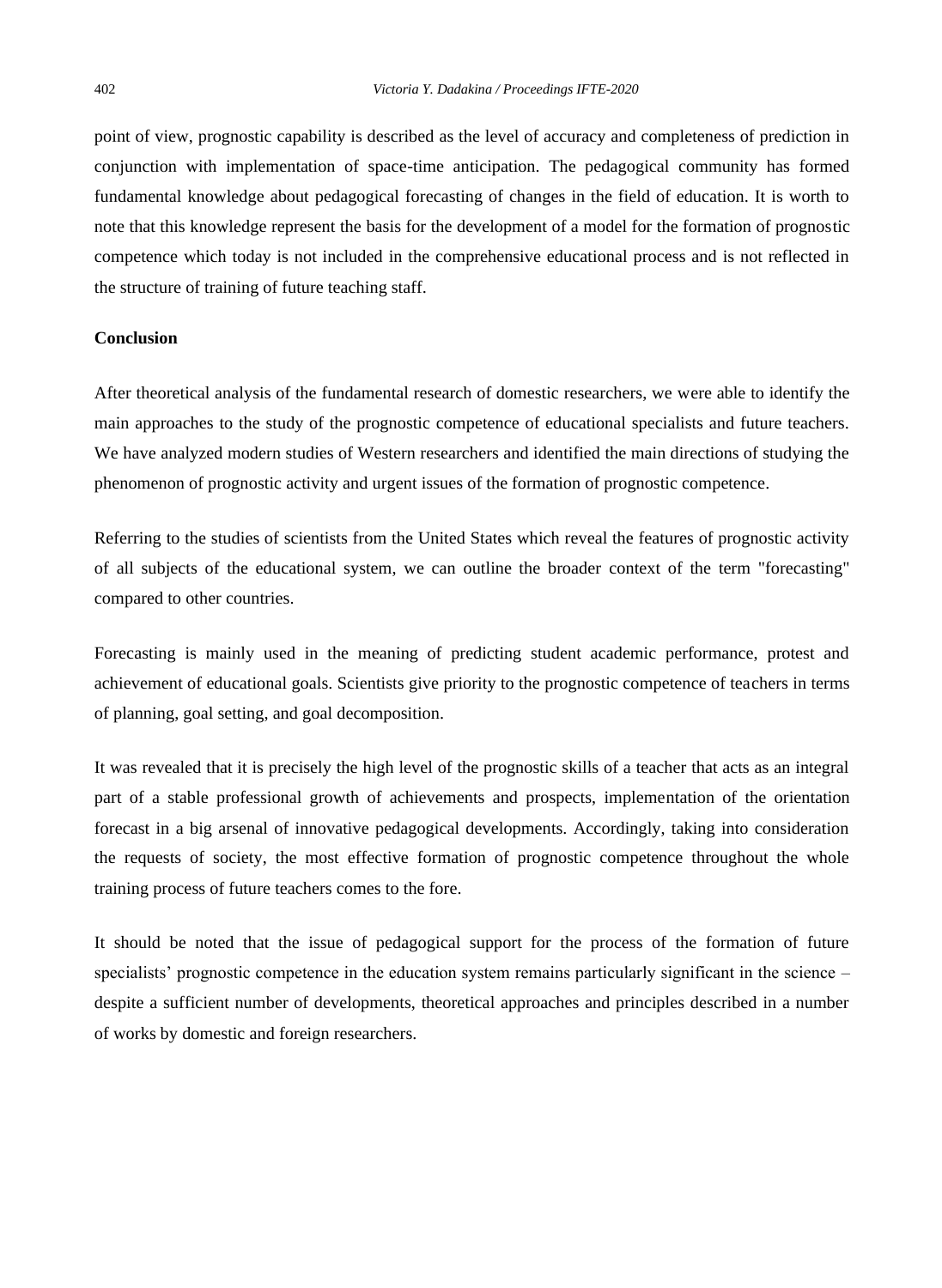## **Acknowledgements**

The work is performed according to the Russian Government Program of Competitive Growth of Kazan Federal University.

# **References**

Ananyev, B. G. (1982). Sensory-perceptual organization of man. In A. V. Zaporozhets, B. F. Lomov, & V. P. Zinchenko (Eds.), *Cognitive processes: sensation, perception*. Moscow: Pedagogika.

Anokhin, P. K. (1962). A forward reflection of reality. *Voprosy filosofii, 5*, 97-111.

Anokhin, P. K. (1980). *Nodal questions of functional system theory.* Moscow: Nauka.

- Bernstein, N. A. (1966). *Essays on physiology of movements and physiology of activity.* Moscow: Meditsina.
- Bezdukhov, V. P., & Kulyutkin, J. N. (2002). *Value orientations and cognitive structures in teacher's activity.* Samara: Samara State Pedagogical University.
- Buldakova, N. B. (2014). To the question of the culture of professional forecasting in the competence training of University students. *Global scientific potential, 8*(41), 27-33.
- Dahin, A. N. (2004). Competence and competence: how many Russian schoolchild have them. *Narodnoe obrazovanie - Public education, 4*, 136-144.
- Dignath, D., & Janczyk, M. (2017). Anticipation of delayed action-effects: Learning when an effect occurs, without knowing what this effect will be. *Psychological research, 81*(5), 1072-1083.
- Feigenberg, I. M. (2008). *Probabilistic forecasting in human activity and animal behavior.* Moscow: Newdiamed.
- Feigenberg, I. M., & Ivannikov, V. A. (1978). *Probabilistic forecasting and pre-adjustment to movements.* Moscow: Moscow State University.
- Gluzman, A. V. (2016). Technology of formation of culture of interpersonal communication at future teachers in system of the higher pedagogical education of the Crimea. *Problemy sovremennogo pedagogicheskogo obrazovaniya – Problems of modern pedagogical education, 51*(1), 3-9.